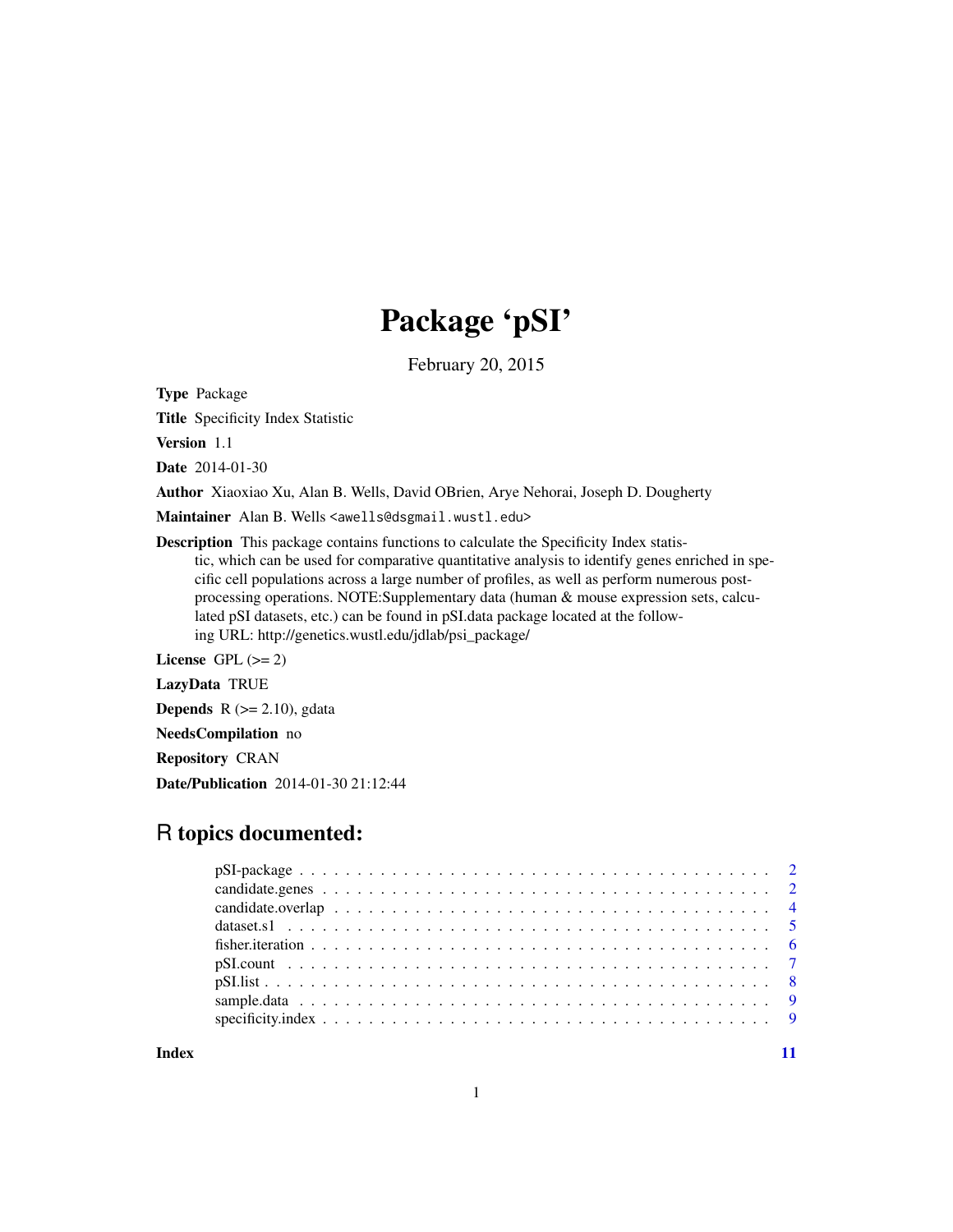<span id="page-1-0"></span>

#### Description

This package contains functions to calculate the Specificity Index statistic, which can be used for comparative quantitative analysis to identify genes enriched in specific cell populations across a large number of profiles, as well as perform numerous post-processing operations

NOTE:Supplementary data (human & mouse expression sets, calculated pSI datasets, etc.) can be found in pSI.data package located at the following URL: [http://genetics.wustl.edu/jdlab/](http://genetics.wustl.edu/jdlab/psi_package/) [psi\\_package/](http://genetics.wustl.edu/jdlab/psi_package/)

#### Details

| Package: | pSI        |
|----------|------------|
| Type:    | Package    |
| Version: | 1.1        |
| Date:    | 2014-1-30  |
| License: | $GPL (=2)$ |

#### Author(s)

Xiaoxiao Xu, Alan B. Wells, David OBrien, Arye Nehorai, Joseph D. Dougherty Maintainer:Alan B. Wells <awells@dsgmail.wustl.edu>

#### References

Joseph D. Dougherty, Eric F. Schmidt, Miho Nakajima, and Nathaniel Heintz Analytical approaches to RNA profiling data for the identification of genes enriched in specific cells [http://nar.oxfordjo](http://nar.oxfordjournals.org/content/38/13/4218)urnals. [org/content/38/13/4218](http://nar.oxfordjournals.org/content/38/13/4218)

candidate.genes *Candidate Gene Lists*

#### Description

This list contains 5 candidate gene lists. They are provided as sample gene lists to be used with fisher. iteration  $&$  candidate. overlap functions found in this package.

• candidate.genes\$AutDB Autism spectrum disorder candidate gene list from AutDB (N=328)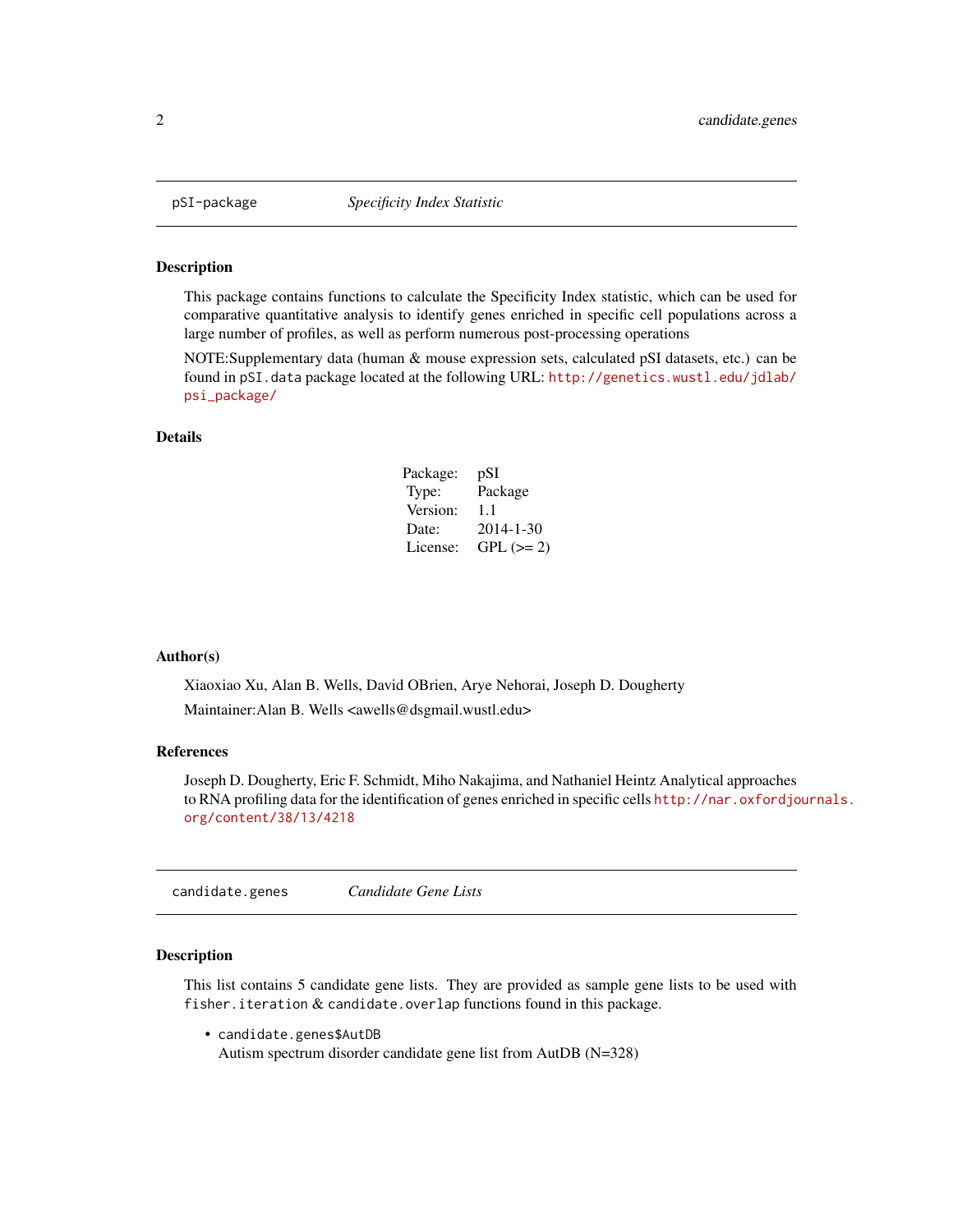#### candidate.genes 3

- candidate.genes\$protein.disrupting.rdnv Autism spectrum disorder candidate gene list collected from 4 studies published in 2012 ( $N =$ 122)
- candidate.genes\$silent.rdnv Autism spectrum disorder negative control gene list collected from 4 studies published in 2012  $(N = 122)$
- candidate.genes\$hcrt.genes Narcolepsy Candidate Gene List (N=63)
- candidate.genes\$retinopathy.genes Human Congenital Retinopathies Disease Gene List (N=120)

NOTE:Supplementary data (human & mouse expression sets, calculated pSI datasets, etc.) can be found in pSI.data package located at the following URL: [http://genetics.wustl.edu/jdlab/](http://genetics.wustl.edu/jdlab/psi_package/) [psi\\_package/](http://genetics.wustl.edu/jdlab/psi_package/)

#### Format

5 candidate gene lists, each in the form of a character vector, which are contained within one R list.

#### Details

- candidate.genes\$AutDB Hand-curated list of Autism Spectrum Disorder (ASD) candidate genes derived from human genetics studies downloaded from AutDB (N=328)
- candidate.genes\$protein.disrupting.rdnv List of Protein-Disrupting rare de novo variant affected genes in ASD Probands ( $N = 122$ )
- candidate.genes\$silent.rdnv List of Silent rare de novo variant affected genes in ASD unaffected siblings  $(N = 122)$
- candidate.genes\$hcrt.genes List of differentially dysregulated genes from narcoleptic mice with Hcrt neuron ablation versus control (N=63)
- candidate.genes\$retinopathy.genes List of genes identified in human congenital retinopathies downloaded from the curated Ret-Net database (N=120)

#### Source

#### AutDB

Basu SN, Kollu R, Banerjee-Basu S (2009): AutDB: a gene reference resource for autism research. Nucleic Acids Research. 37:D832-D836. [http://www.ncbi.nlm.nih.gov/geo/query/](http://www.ncbi.nlm.nih.gov/geo/query/acc.cgi?acc=GSE13379) [acc.cgi?acc=GSE13379](http://www.ncbi.nlm.nih.gov/geo/query/acc.cgi?acc=GSE13379)

protein.disrupting.rdnv & silent.rdnv

Iossifov I, Ronemus M, Levy D, Wang Z, Hakker I, Rosenbaum J, et al. (2012): De novo gene disruptions in children on the autistic spectrum. Neuron. 74:285-299.

Neale BM, Kou Y, Liu L, Ma'ayan A, Samocha KE, Sabo A, et al. (2012): Patterns and rates of exonic de novo mutations in autism spectrum disorders. Nature. 485:242-245.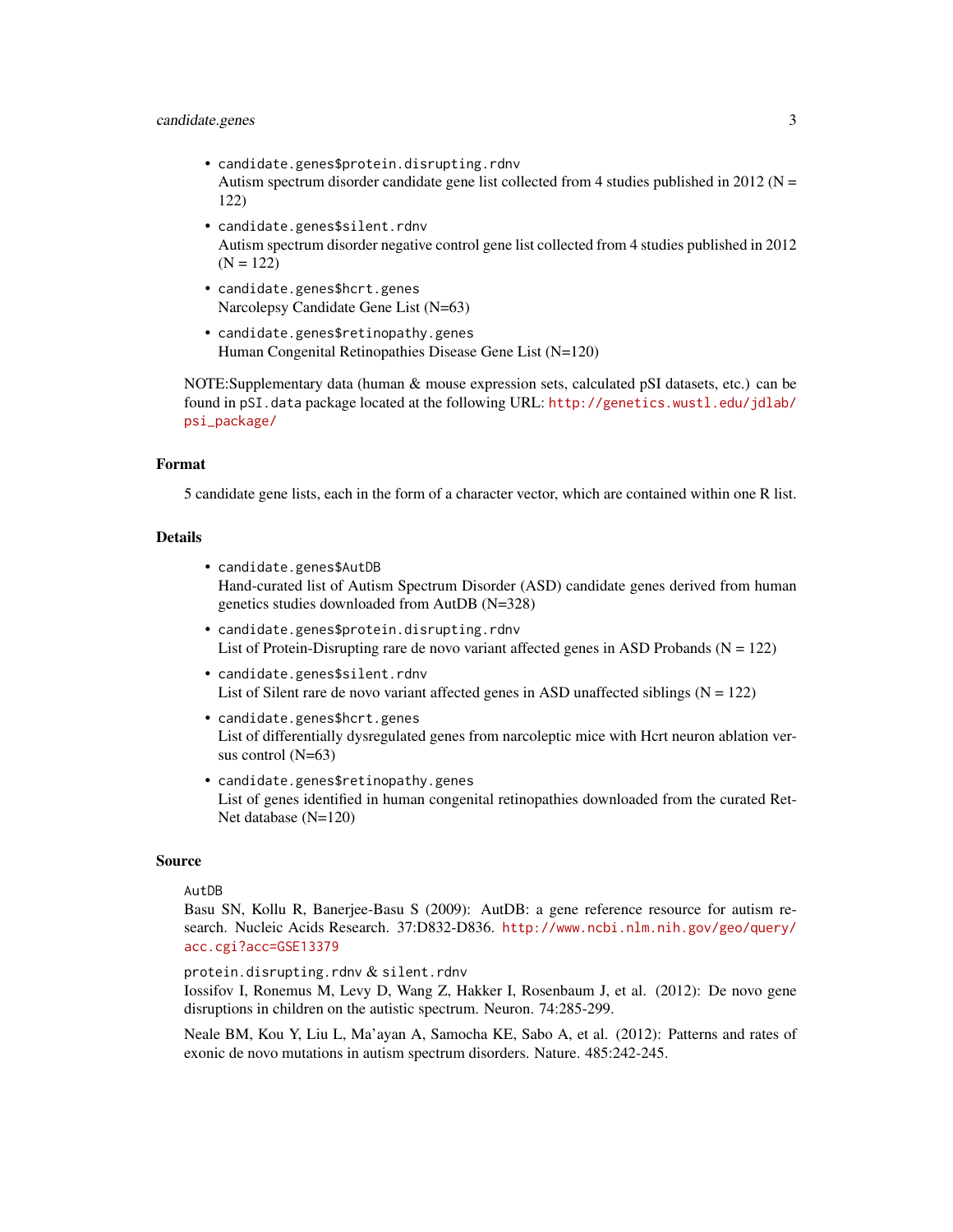Sanders SJ, Murtha MT, Gupta AR, Murdoch JD, Raubeson MJ, Willsey AJ, et al. (2012): De novo mutations revealed by whole-exome sequencing are strongly associated with autism. Nature. 485:237-241.

O'Roak BJ, Vives L, Girirajan S, Karakoc E, Krumm N, Coe BP, et al. (2012): Sporadic autism exomes reveal a highly interconnected protein network of de novo mutations. Nature. 485:246-250.

#### hcrt.genes

Honda M, Eriksson KS, Zhang S, Tanaka S, Lin L, Salehi A, et al. (2009): IGFBP3 colocalizes with and regulates hypocretin (orexin). PLoS One. 4:e4254. [http://www.plosone.org/article/](http://www.plosone.org/article/info:doi/10.1371/journal.pone.0004254) [info:doi/10.1371/journal.pone.0004254](http://www.plosone.org/article/info:doi/10.1371/journal.pone.0004254)

retinopathy.genes Daiger, SP. RetNet, the Retinal Information Network. <https://sph.uth.edu/RetNet/>

#### Examples

data(candidate.genes)

names(candidate.genes)

candidate.genes[[5]]

candidate.overlap *Candidate Gene Overlap*

#### Description

candidate.overlap Extracts genes specific to samples which overlap with a candidate gene list at various pSI thresholds

#### Usage

```
candidate.overlap(pSIs, candidate.genes, write.csv = FALSE)
```
#### Arguments

| pSIs            | data frame output from specificity. index function with the number of columns<br>equal to the number of samples and genes as rows. |
|-----------------|------------------------------------------------------------------------------------------------------------------------------------|
| candidate.genes |                                                                                                                                    |
|                 | candidate gene list tested for overrepresentation in cell types/samples. Com-<br>prised of official gene symbols.                  |
| write.csv       | logical variable indicating if csv files will be written to the current working<br>directory (default value is FALSE)              |

<span id="page-3-0"></span>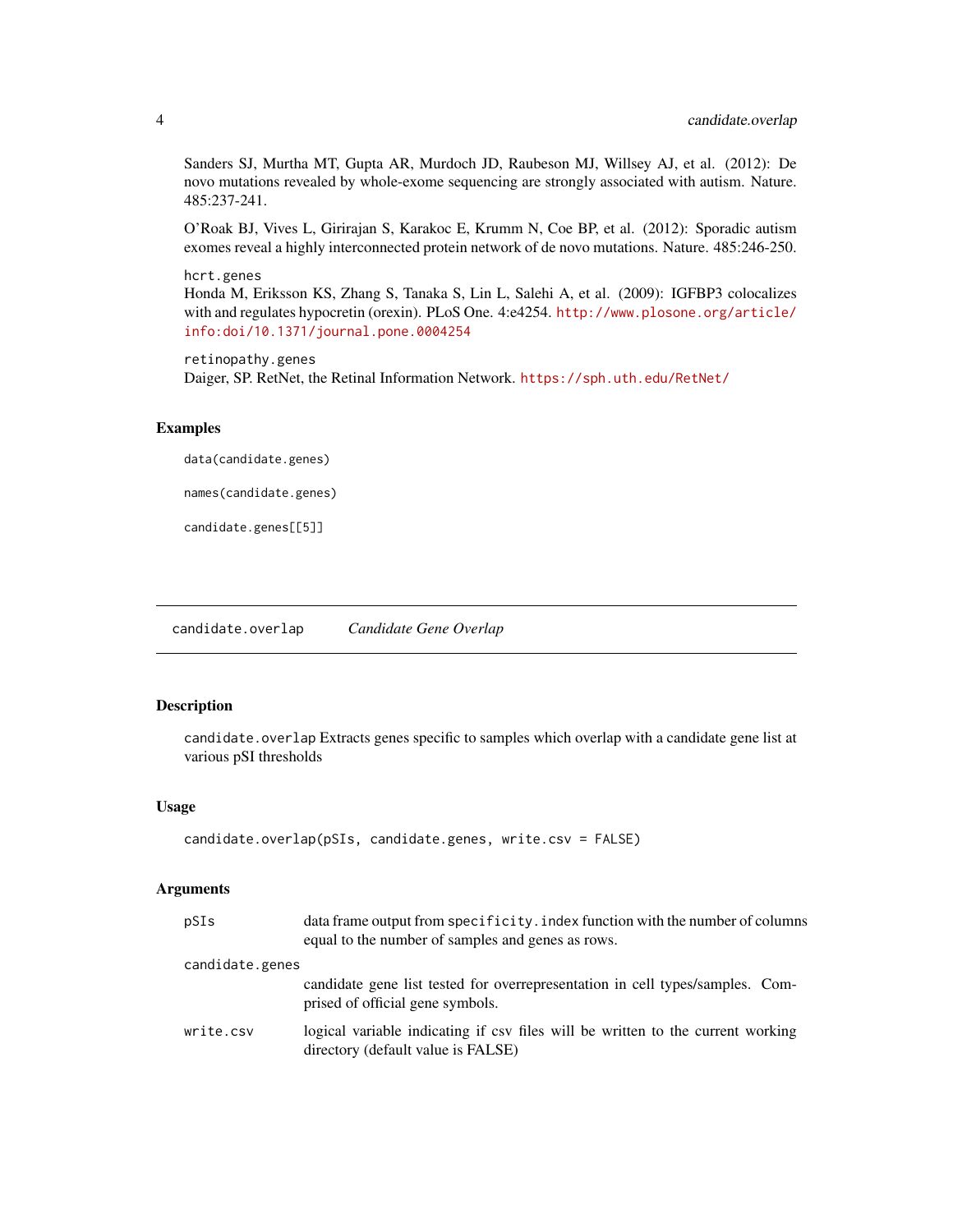#### <span id="page-4-0"></span> $dataset. s1$  5

#### Details

Returns list consisting of 6 data frames, one for each pSI threshold. Each data frame contains genes specific to each sample which overlap with a candidate gene list and whose pSI values fall below each respective threshold for each cell type/sample included in the analysis. NOTE:Supplementary data (human & mouse expression sets, calculated pSI datasets, etc.) can be found in pSI.data package located at the following URL: [http://genetics.wustl.edu/jdlab/psi\\_package/](http://genetics.wustl.edu/jdlab/psi_package/)

#### Author(s)

Xiaoxiao Xu, Alan B. Wells, David OBrien, Arye Nehorai, Joseph D. Dougherty

#### Examples

##load sample pSI output data(sample.data) ##load sample candidate gene lists data(candidate.genes) ##Generates lists of overlapping genes candidate.gene.overlap.AutDB <- candidate.overlap(pSIs=sample.data\$pSI.output, candidate.genes=candidate.genes\$AutDB)

dataset.s1 *Supplementary Data Set 1*

#### **Description**

Differentially expressed genes (up-regulated  $\&$  down-regulated) in cortices of autsitic vs control subjects from human transcriptomic data. NOTE:Supplementary data (human & mouse expression sets, calculated pSI datasets, etc.) can be found in pSI.data package located at the following URL: [http://genetics.wustl.edu/jdlab/psi\\_package/](http://genetics.wustl.edu/jdlab/psi_package/)

#### Format

List containing two character vectors

#### Details

dataset.s1 is a list which contains two character vectors of differentially expressed genes. Differential expression was assessed using the SAM package (Significance Analysis of Microarrays), for FDR <.05 and fold change >1.3.

- dataset.s1\$up.regulated Up-regulated genes (N=234)
- dataset.s1\$down.regulated - Down-regulated genes (N=229)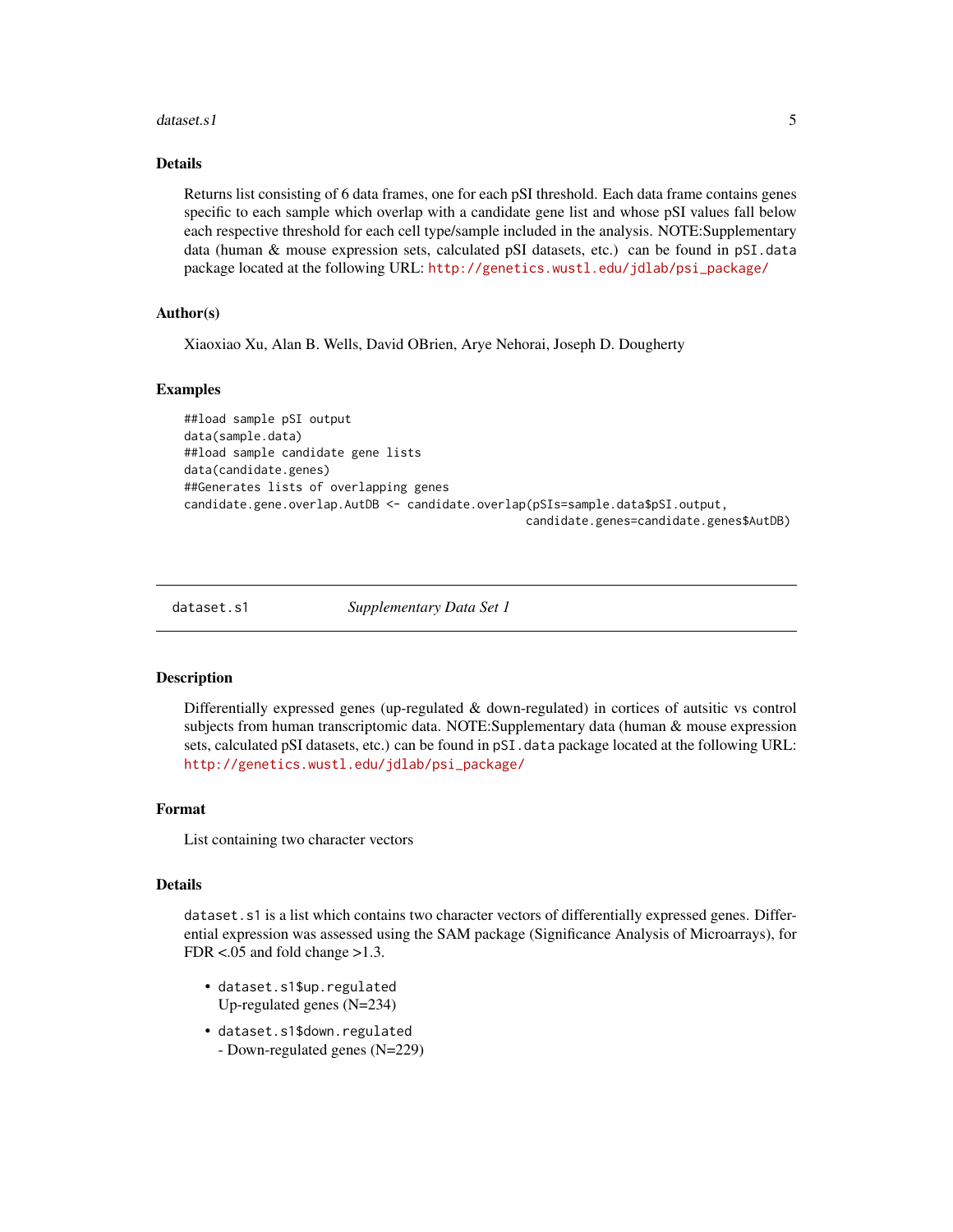#### <span id="page-5-0"></span>Source

Voineagu I, Wang X, Johnston P, Lowe JK, Tian Y, Horvath S, et al. (2011): Transcriptomic analysis of autistic brain reveals convergent molecular pathology. Nature. 474:380-384.

#### Examples

```
data(dataset.s1)
```
fisher.iteration *Fisher's Exact Test Across All Cell Types & pSI Thresholds*

#### Description

fisher.iteration will test a candidate gene list for overrepresenation in the various cell type/pSI threshold combinations produced by the specificty.index function. NOTE:Supplementary data (human & mouse expression sets, calculated pSI datasets, etc.) can be found in pSI.data package located at the following URL: [http://genetics.wustl.edu/jdlab/psi\\_package/](http://genetics.wustl.edu/jdlab/psi_package/)

#### Usage

```
fisher.iteration(pSIs, candidate.genes, background = "data.set",
 p.addjust = TRUE)
```
#### Arguments

| pSIs            | data frame output from specificity. index function with the number of columns<br>equal to the number of samples and genes as rows.                                                                                                                                                                                                                                                                                                                                                                                                                                                                                                                                                                                                                                                                                                                                                                                                                                                                                                                                                                                                                                                                                                                                                                                                                                                                                                                                                |
|-----------------|-----------------------------------------------------------------------------------------------------------------------------------------------------------------------------------------------------------------------------------------------------------------------------------------------------------------------------------------------------------------------------------------------------------------------------------------------------------------------------------------------------------------------------------------------------------------------------------------------------------------------------------------------------------------------------------------------------------------------------------------------------------------------------------------------------------------------------------------------------------------------------------------------------------------------------------------------------------------------------------------------------------------------------------------------------------------------------------------------------------------------------------------------------------------------------------------------------------------------------------------------------------------------------------------------------------------------------------------------------------------------------------------------------------------------------------------------------------------------------------|
| candidate.genes |                                                                                                                                                                                                                                                                                                                                                                                                                                                                                                                                                                                                                                                                                                                                                                                                                                                                                                                                                                                                                                                                                                                                                                                                                                                                                                                                                                                                                                                                                   |
|                 | candidate gene list tested for overrepresentation in cell types/samples. Com-<br>prised of official gene symbols.                                                                                                                                                                                                                                                                                                                                                                                                                                                                                                                                                                                                                                                                                                                                                                                                                                                                                                                                                                                                                                                                                                                                                                                                                                                                                                                                                                 |
| background      | character string used to indicate what background gene list should be used in<br>Fisher's exact test for overrepresentation. The default value is "data.set"<br>which indicates that the gene list of the input pSI data set will be used to repre-<br>sent the background gene list. This would be used in the case when the input pSI<br>data set is comprised of genes derived from the same species as the genes found<br>in the candidate gene list. background can take on two other values, the first of<br>which is "human.mouse". "human.mouse" indicates that the background gene<br>list will be comprised of intersection of two lists: 1) all genes in the input pSI<br>dataset (all are human genes), 2) all genes with clear human-mouse homologs.<br>This option would be used in the case when the input data set is comprised of<br>human genes (i.e. genes from a human microarray) and the candidate gene list<br>being tested is comprised of mouse genes. The last value background can take<br>on is "mouse.human". "mouse.human" indicates that the background gene list<br>will be comprised of intersection of two lists: 1) all genes in the input pSI dataset<br>(all are mouse genes), 2) all genes with clear mouse-human homologs. This op-<br>tion would be used in the case when the input data set is comprised of mouse<br>genes (i.e. genes from a mouse microarray) and the candidate gene list being<br>tested is comprised of human genes. |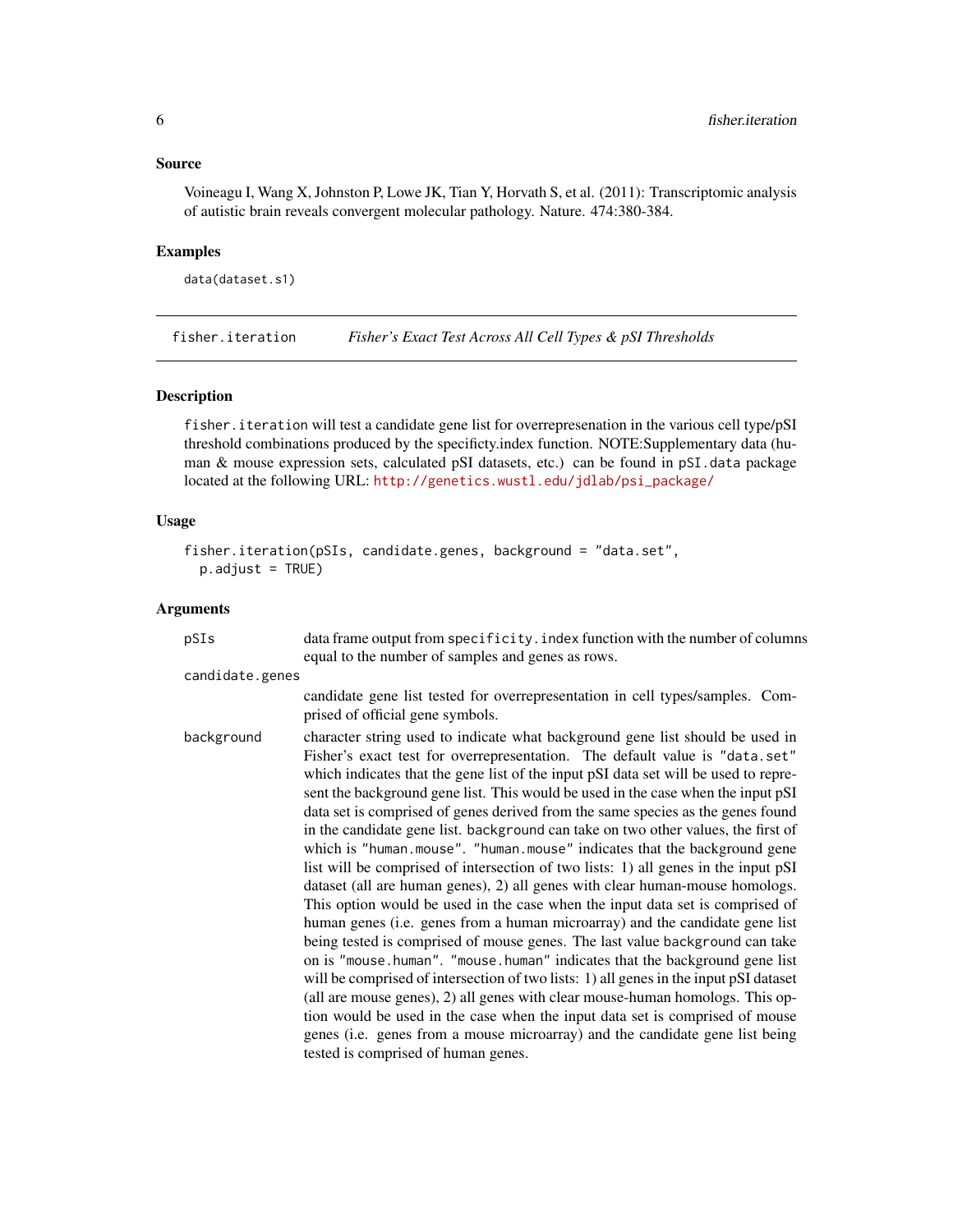#### <span id="page-6-0"></span>pSI.count 7

p.adjust logical. default output is bonferroni corrected p-value but if p.adjust is FALSE, nominal p-values will be output.

#### Details

This function is used to answer the question of what is the probability that a certain number of genes specific to a certain cell type/sample occured by chance (as usual with low probabilities corresponding to high statistical significance). This is accomplished with a binary variable for each gene in the population with two mutual exclusive values: 1) The gene is specific to the cell type/sample in question or 2) The gene is not specific to the cell type/sample in question

#### Author(s)

Xiaoxiao Xu, Alan B. Wells, David OBrien, Arye Nehorai, Joseph D. Dougherty

#### Examples

```
##load sample pSI output
data(sample.data)
##load sample candidate gene lists
data(candidate.genes)
##run Fisher's exact test for overrperesentation on pSI.out for the AutDB
##candidate gene list across all cell types/sample types & pSI thresholds
fisher.out.AutDB <- fisher.iteration(pSIs=sample.data$pSI.output,
                                         candidate.genes=candidate.genes$AutDB)
```
pSI.count *Convert pSI output to gene count list*

#### Description

pSI.count This functions counts number of genes specific to each sample type

#### Usage

```
pSI.count(pSIs, write.csv = FALSE)
```
#### Arguments

| pSIs      | data frame output from specificity. index function with the number of columns<br>equal to the number of samples and genes as rows. |
|-----------|------------------------------------------------------------------------------------------------------------------------------------|
| write.csv | logical variable indicating if csy files will be written to the current working<br>directory (default value is FALSE)              |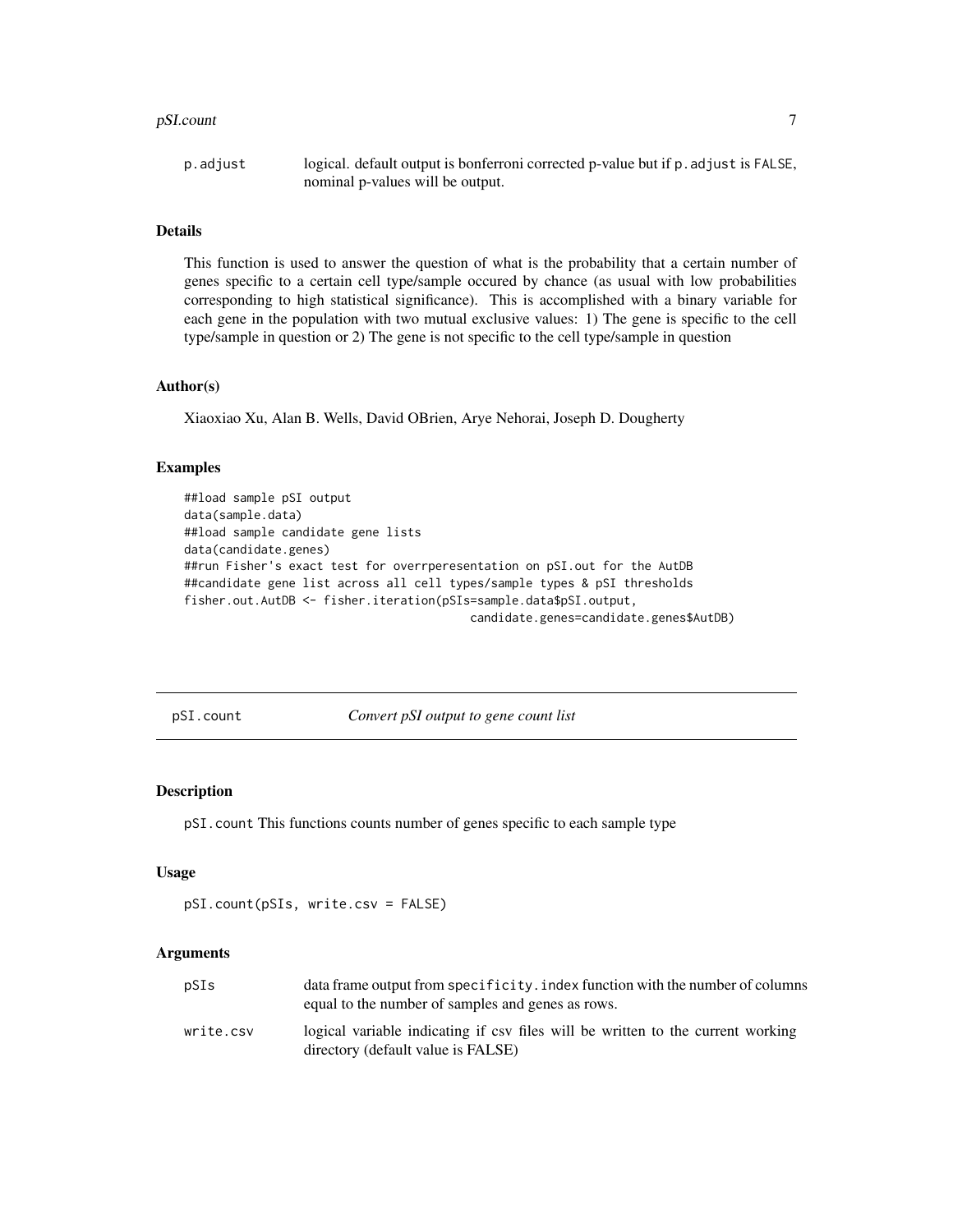#### <span id="page-7-0"></span>Details

Returns data frame consisting of 6 rows, one for each pSI threshold, and as many columns as cell types/samples were included in the analysis. Each cell type/sample will have a count of many genes whose pSI values fall below each respective threshold for each cell type/sample. NOTE:Supplementary data (human & mouse expression sets, calculated pSI datasets, etc.) can be found in pSI. data package located at the following URL: [http://genetics.wustl.edu/jdlab/psi\\_package/](http://genetics.wustl.edu/jdlab/psi_package/)

#### Author(s)

Xiaoxiao Xu, Alan B. Wells, David OBrien, Arye Nehorai, Joseph D. Dougherty

#### Examples

```
##load sample pSI output
data(sample.data)
##Count the number of genes specific to each cell type/sample type across all pSI thresholds
pSI.out.count <- pSI.count(pSIs=sample.data$pSI.output, write.csv=TRUE)
```
pSI.list *Convert pSI output to gene list*

#### Description

pSI.list returns list consisting of 6 data frames, one for each pSI threshold.

#### Usage

pSI.list(pSIs, write.csv = TRUE)

#### **Arguments**

| pSIs      | data frame output from specificity. index function with the number of columns<br>equal to the number of samples and genes as rows. |
|-----------|------------------------------------------------------------------------------------------------------------------------------------|
| write.csv | logical variable indicating if csy files will be written to the current working<br>directory (default value is FALSE)              |

#### Details

Each data frame contains genes whose pSI values fall below each respective threshold for each cell type/sample included in the analysis. NOTE:Supplementary data (human & mouse expression sets, calculated pSI datasets, etc.) can be found in pSI.data package located at the following URL: [http://genetics.wustl.edu/jdlab/psi\\_package/](http://genetics.wustl.edu/jdlab/psi_package/)

#### Author(s)

Xiaoxiao Xu, Alan B. Wells, David OBrien, Arye Nehorai, Joseph D. Dougherty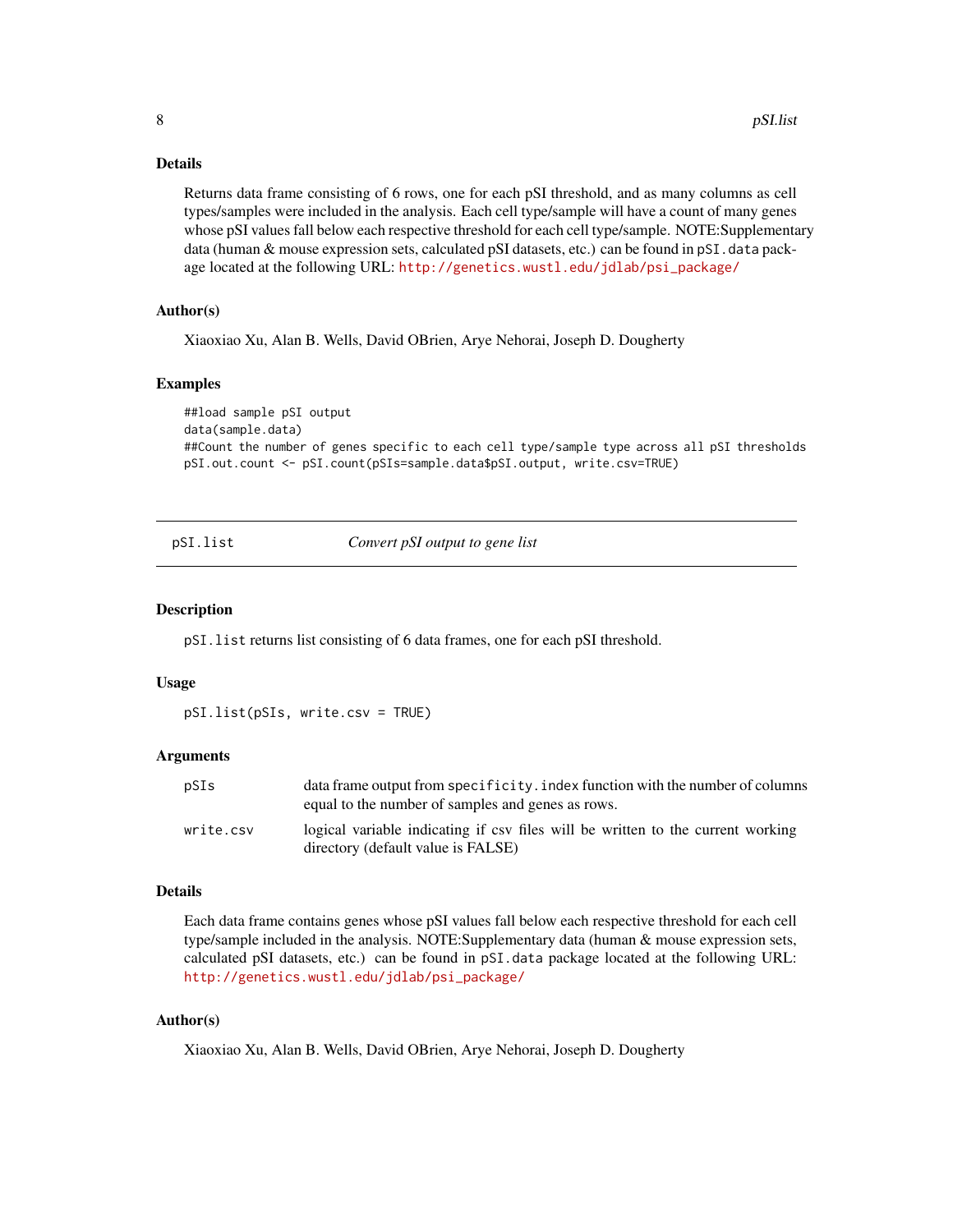#### <span id="page-8-0"></span>sample.data 9

#### Examples

```
##load sample pSI output
data(sample.data)
##List the genes specific to each cell type/sample type across all pSI thresholds
pSI.out.list <- pSI.list(pSIs=sample.data$pSI.output, write.csv=FALSE)
```
#### sample.data *Sample Input & Output pSI Data Sets*

#### **Description**

Sample expression matrix and sample specificity index statistic (pSI) output data sets used to illustrate the pSI package functions. NOTE:Supplementary data (human & mouse expression sets, calculated pSI datasets, etc.) can be found in pSI.data package located at the following URL: [http://genetics.wustl.edu/jdlab/psi\\_package/](http://genetics.wustl.edu/jdlab/psi_package/)

#### Format

List comprised of two data frames.

#### Details

Sample expression matrix is the Brainspan RNAseq data condensed into 6 major regional divisions for just the young adult regions. Sample pSI output data set is calculated from the young adulthood Brainspand RNAseq data just previously described.

#### Source

<http://www.brainspan.org>

#### Examples

data(sample.data)

specificity.index *Specificity Index Statistic*

#### Description

specificity.index Calculates specificity index statistic (pSI) values of input expression matrix which can be used for comparative quantitative analysis to identify genes enriched in specific cell populations across a large number of profiles. This measure correctly predicts in situ hybridization patterns for many cell types. specificity.index returns a data frame of equal size as input data frame, with pSI values replacing the expression values. NOTE:Supplementary data (human & mouse expression sets, calculated pSI datasets, etc.) can be found in pSI.data package located at the following URL: [http://genetics.wustl.edu/jdlab/psi\\_package/](http://genetics.wustl.edu/jdlab/psi_package/)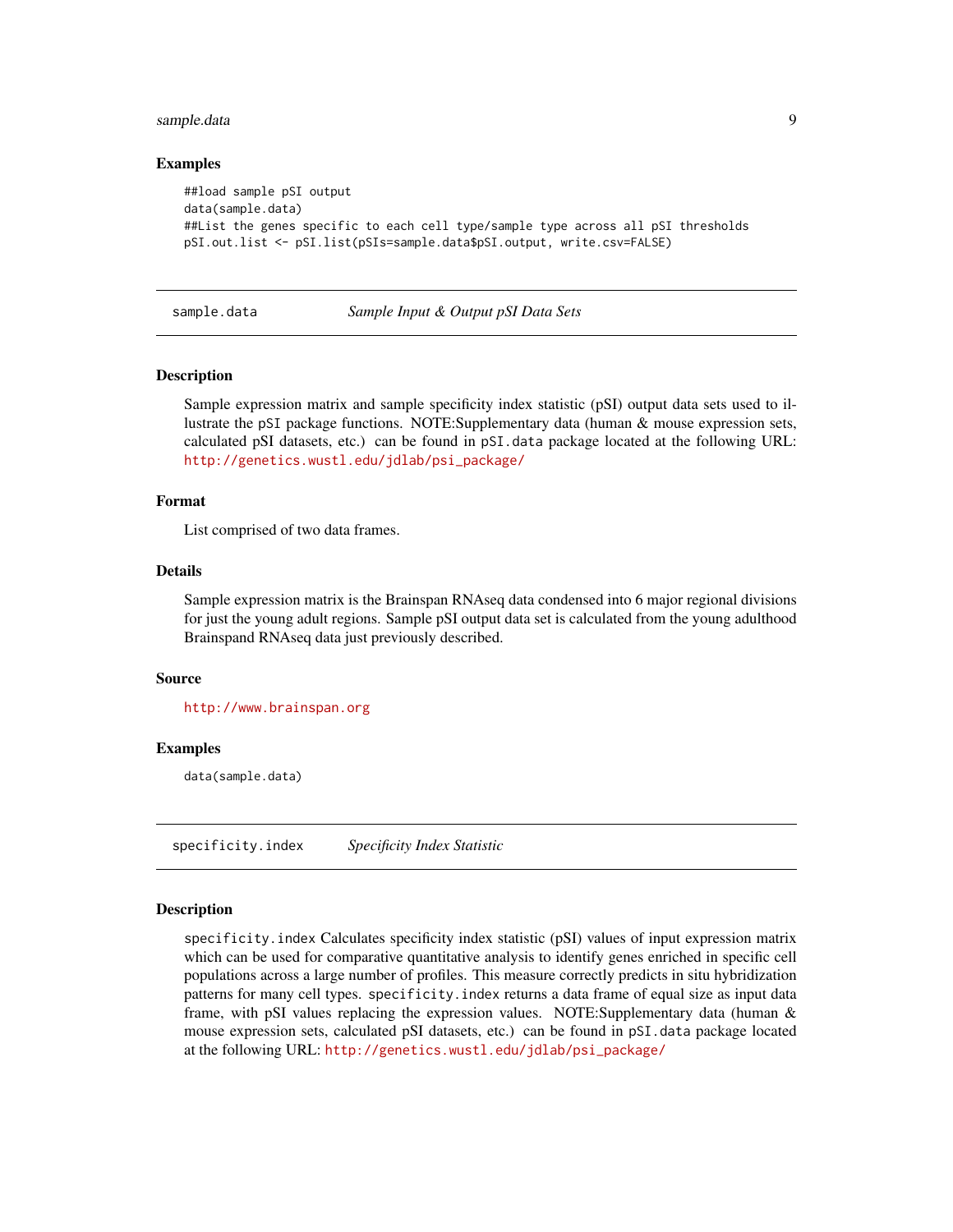```
specificity.index(pSI.in, pSI.in.filter, bts = 50, p_max = 0.1,
 e_{min} = 0.3, hist = FALSE, SI = FALSE)
```
#### Arguments

| pSI.in        | data frame with expression values for genes in rows, and samples or cell types in<br>columns (at this point replicate arrays have been averaged, so one column per<br>cell type)                         |
|---------------|----------------------------------------------------------------------------------------------------------------------------------------------------------------------------------------------------------|
| pSI.in.filter | matched array (same genes and samples) but with NA's for any genes that should<br>be excluded for a particular cell type.                                                                                |
| bts           | numeric. number of distributions to average for permutation testing                                                                                                                                      |
| p_max         | numeric. maximum pvalue to be calculated                                                                                                                                                                 |
| $e$ _min      | numeric. minimum expression value for a gene to be included. For microarray<br>studies, a value of 50 has been the default value and for RNAseq studies, a value<br>of 0.3 has been used as the default. |
| hist          | logical. option for producing histograms of actual & permuted distributions of<br>gene rank                                                                                                              |
| SI            | logical. option to output SI value instead of default pSI value                                                                                                                                          |
|               |                                                                                                                                                                                                          |

#### Details

$$
SI_{n,1}=\frac{\sum_{k=2}^{m}rank(\frac{IP_{1,n}}{IP_{k,n}})}{m-1}
$$

#### Author(s)

Xiaoxiao Xu, Alan B. Wells, David OBrien, Arye Nehorai, Joseph D. Dougherty

#### References

Joseph D. Dougherty, Eric F. Schmidt, Miho Nakajima, and Nathaniel Heintz Analytical approaches to RNA profiling data for the identification of genes enriched in specific cells Nucl. Acids Res. (2010)

#### Examples

```
##load sample expression matrix
data(sample.data)
##calculate specificity index on expression matrix
##(Normally for RNAseq data, and e_min of 0.3, microarrays: e_min= 50)
pSI.output <- specificity.index(pSI.in=sample.data$pSI.input, e_min=20)
```